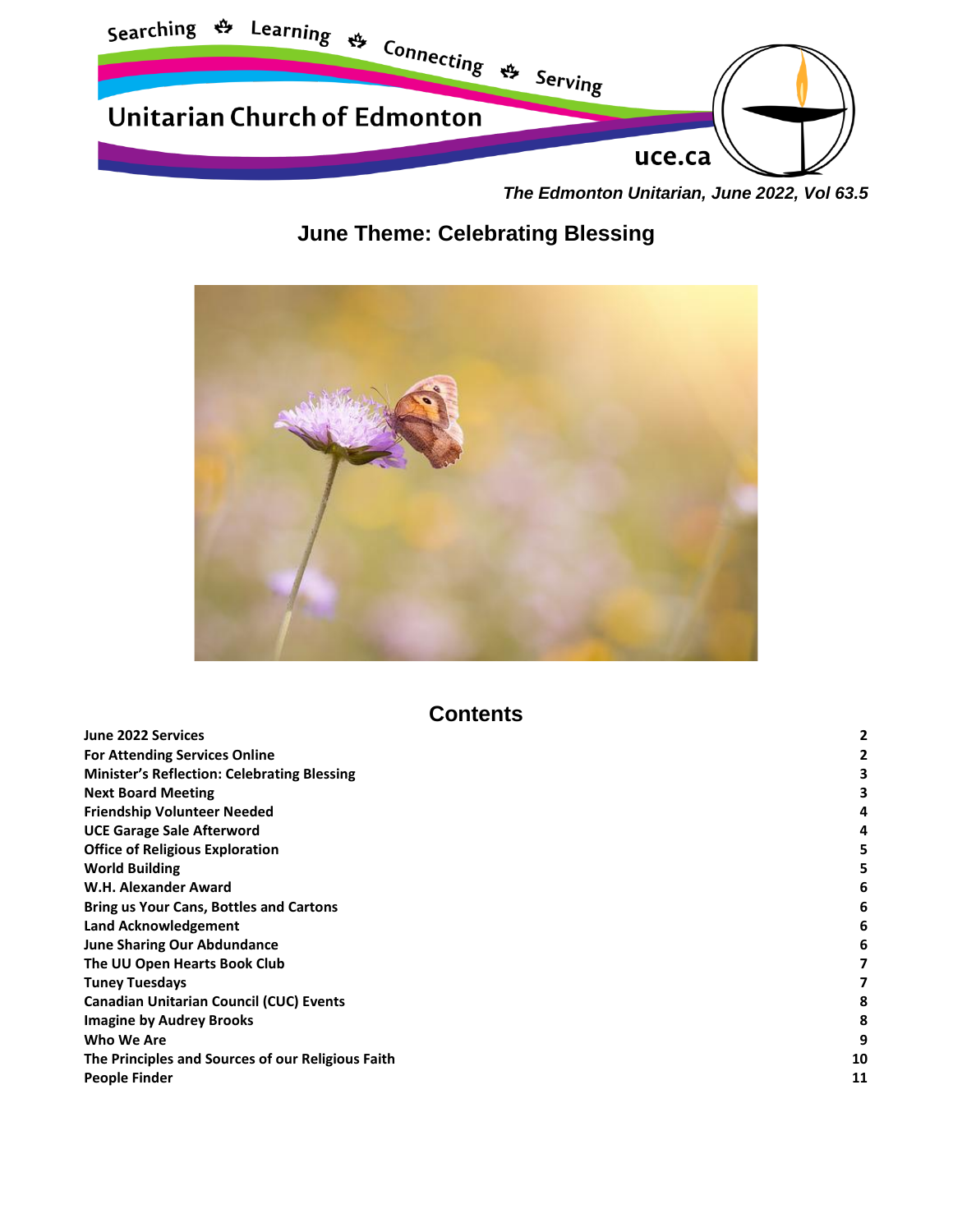## **June 2022 Services**

#### <span id="page-1-0"></span>**June 5** *Blessing of the Animals*

#### **Rev. Morrison, Leader: Karen Bilida**

We are so lucky to have animal companions in our lives. Bring your pet to be blessed during this much loved annual service.

#### **June 12** *We Celebrate the Flowers*

Flowers bring us joy, so bring your flowers as we celebrate community with our annual ritual of the flowers. During this service our new Mission and Vision statement will be revealed. We are indeed Shaping Our CommUUnity!

#### **Rev. Morrison, Leader: Erica DeNeve**

#### **June 19** *Pride Service*

#### **Leaders: Maria Jenkins, UCE Youth**

Join the UCE Youth and Maria Jenkins for our annual service celebrating the LGBTQA2S+ community.

#### **June 26** *Meet the Moment: Reimagining Radical Faith Community* **UUA General Assembly Service**

We will be joining thousands across North American and beyond for an invigorating and inspiring Sunday service experience. You can join from the comfort of your home, or join with others in the sanctuary for a 'big screen' experience. This service looks to be something you will not want to miss. For more information:

**<https://www.uua.org/ga/program/highlights/sunday-morning-worship>**

# **For Attending Services Online**

<span id="page-1-1"></span>Services Begin at 10:30 am, Join Zoom Meeting: **<https://zoom.us/j/97779453314?pwd=VVB1VWF5ZUd0UGU1ZXQ5UGVxb0tXQT09>** Meeting ID: 977 7945 3314 Passcode: 243251 +1 587 328 1099



Sunday Services Waiting Room. We begin admitting people at 10:15am. Until then, you will be placed in our waiting room.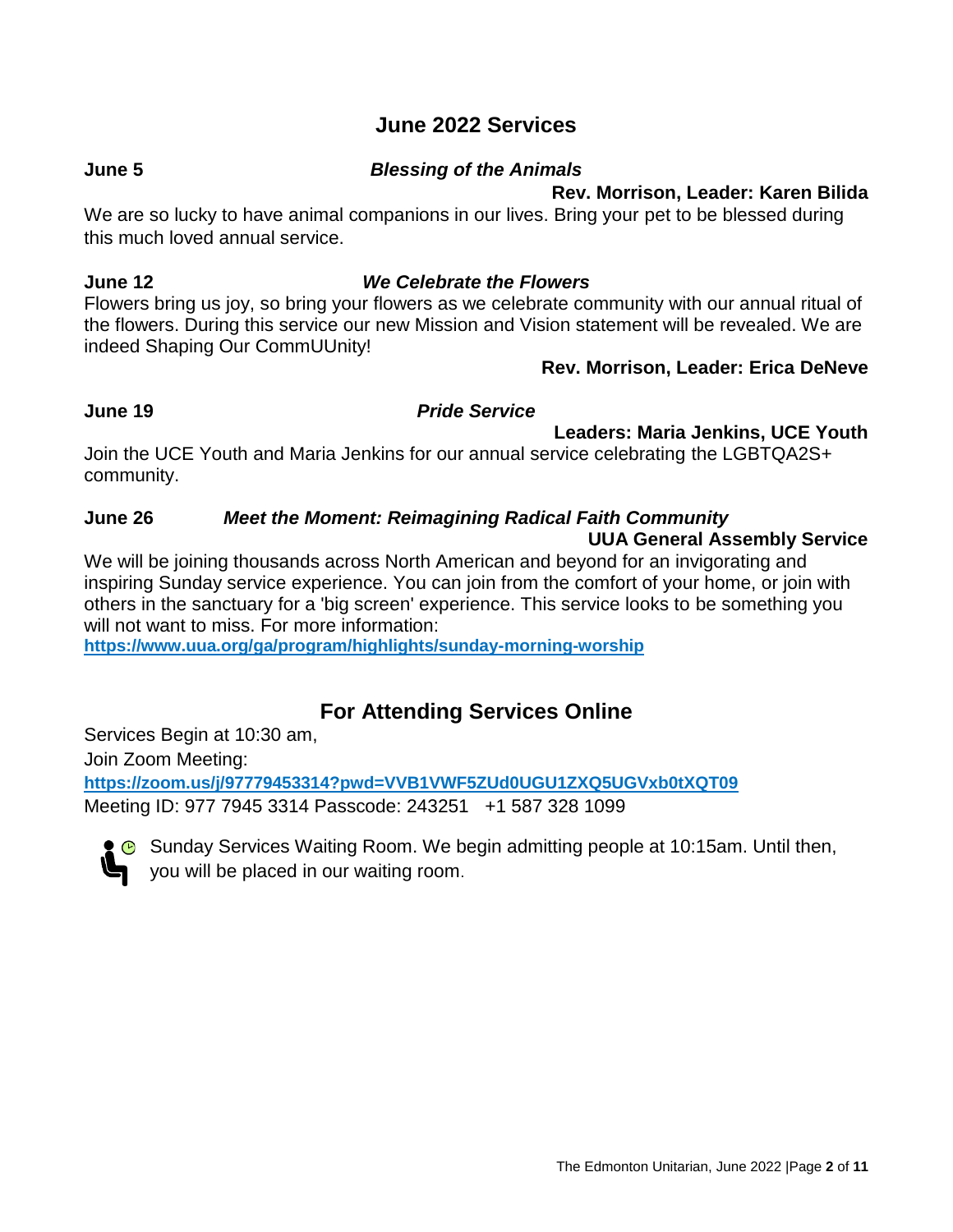## **Minister's Reflection: Celebrating Blessing**

<span id="page-2-0"></span>

"The Talmud (Menachot 43b) states that each person is obligated to recite 100 blessings each day, suggesting that the way to be connected is through living a life immersed in blessings, in gratitude. This is so important to the Jewish tradition that the sages wrote in Brachot 35a, that it is forbidden to benefit from the world without making a blessing. It could be said that the value placed on blessings is central to all of Jewish life."

From: *The Power of Jewish Blessings* by Rabbi Isaiah Rothstein (adapted)

There is a lot to be said about the practice of counting our blessings. It is scientifically proven that if we express gratitude on a regular basis, our brains rewire, and we have a more positive outlook. Apparently, it boosts the neurotransmitter

serotonin and activates the brain stem to produce dopamine – the brains pleasure chemical. So, the more we are grateful, or the more often we offer a blessing (same thing) the healthier and happier we are.

Our theme for this month is 'Celebrating Blessings.' Also, it is the last month of this church year and I am so grateful to have shared it with you. We have spent the year getting to know one another, creating community, sharing our thoughts and ideas, and have moved forward with many initiatives. We've accomplished a lot together. Let's celebrate all these things along with being grateful for the blessing and beauty that is summer on the prairie.

I am so grateful to be in ministry with you. I look forward to growing and learning with you next year. I can hardly wait to see what wonderful things we will do together in the year to come! We are limited only by our imaginations.

In peace,

Rev. Rosemary

#### **Next Board Meeting**

<span id="page-2-1"></span>The UCE Board will meet June 15 at 7:15 pm. Please email **[board@uce.ca](mailto:board@uce.ca)** if you would like to attend.

You are always welcome to attend our board meetings. The board has recently approved a policy on guest attendance at board meetings. Check out those guidelines if you have any questions.

**https://drive.google.com/file/d/1n2ViwuWJYViPX7SVaS9Xi8AxTRQL05O2/view?usp=shari ng**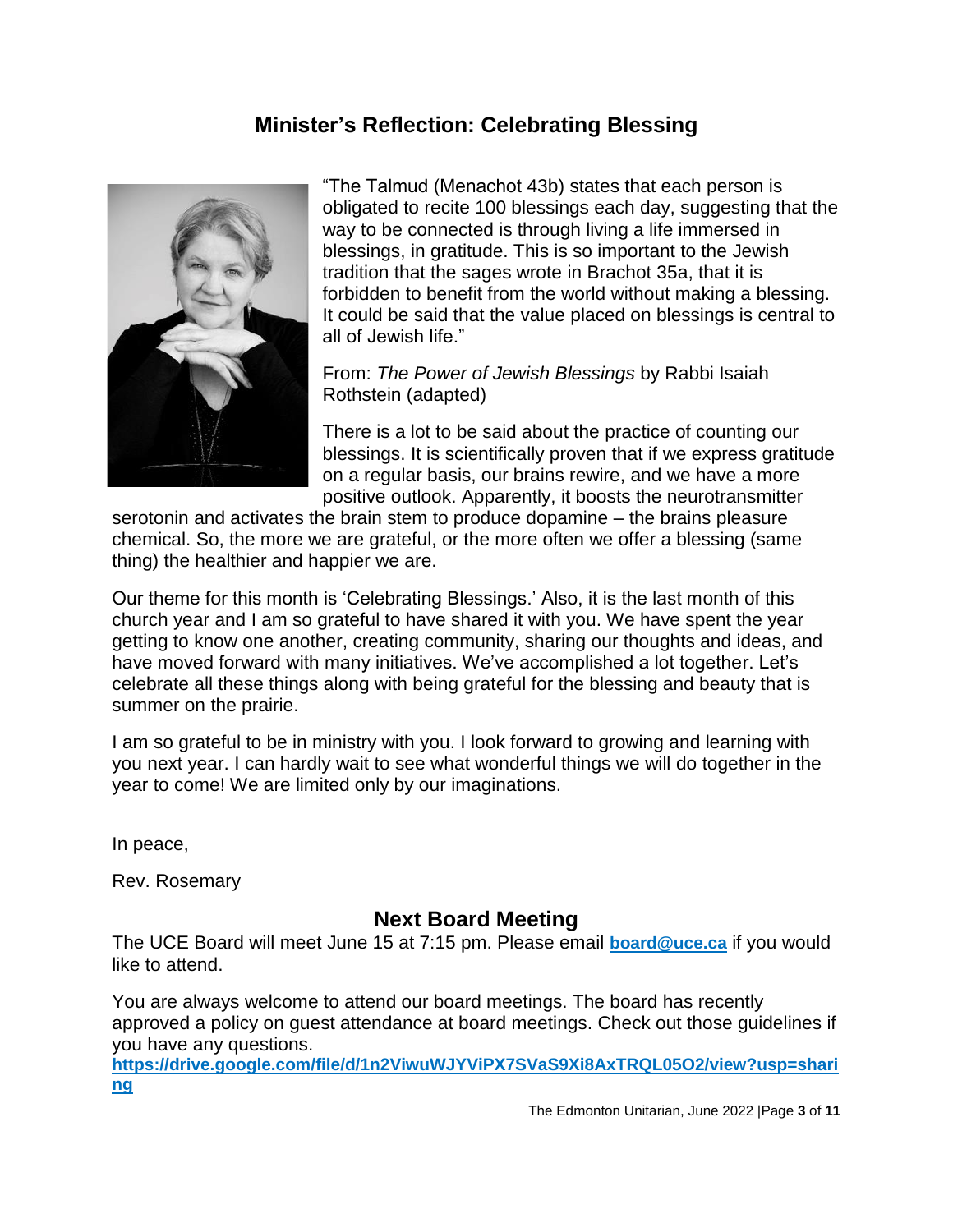### **Friendship Volunteer Needed**

<span id="page-3-0"></span>Every once in a while, we get together to say goodbye and celebrate one of our own members when they pass on. We need a person who would be the point person for looking after the refreshment part of our ritual. Can you see yourself being the person who gets notified of the date and time then springs into action, calling the team together to set up tables, provide coffee, tea, water and punch? Put the food out. Then make sure the dishes are cleaned up and table put away?

IF you answered Yes, I would love to hear from you. IF you answered well I could help out, then please also contact me

This is a volunteer position which would continue until you wished to pass it on. Marge Roche has done it for many years and has found it is time for her to allow other people the honour.

Thank you for your Service Marg

<span id="page-3-1"></span>Mike Keast, [Board@uce.ca](mailto:Board@uce.ca)

# **UCE Garage Sale Afterword**



After a couple of exceptional years, the garage sale finally returned, came and went. A big thank you to Jan McMillan and her squad of faithul volunteers for making this garage sale run smoothly and be successful. Over \$10,000

was raised for the UCE. Thank you to all so much for your donations.

Every year someone says: "We won't ever get that much stuff again – most people have downsized already." but after a two year hiatus, a lot of people had items to declutter!

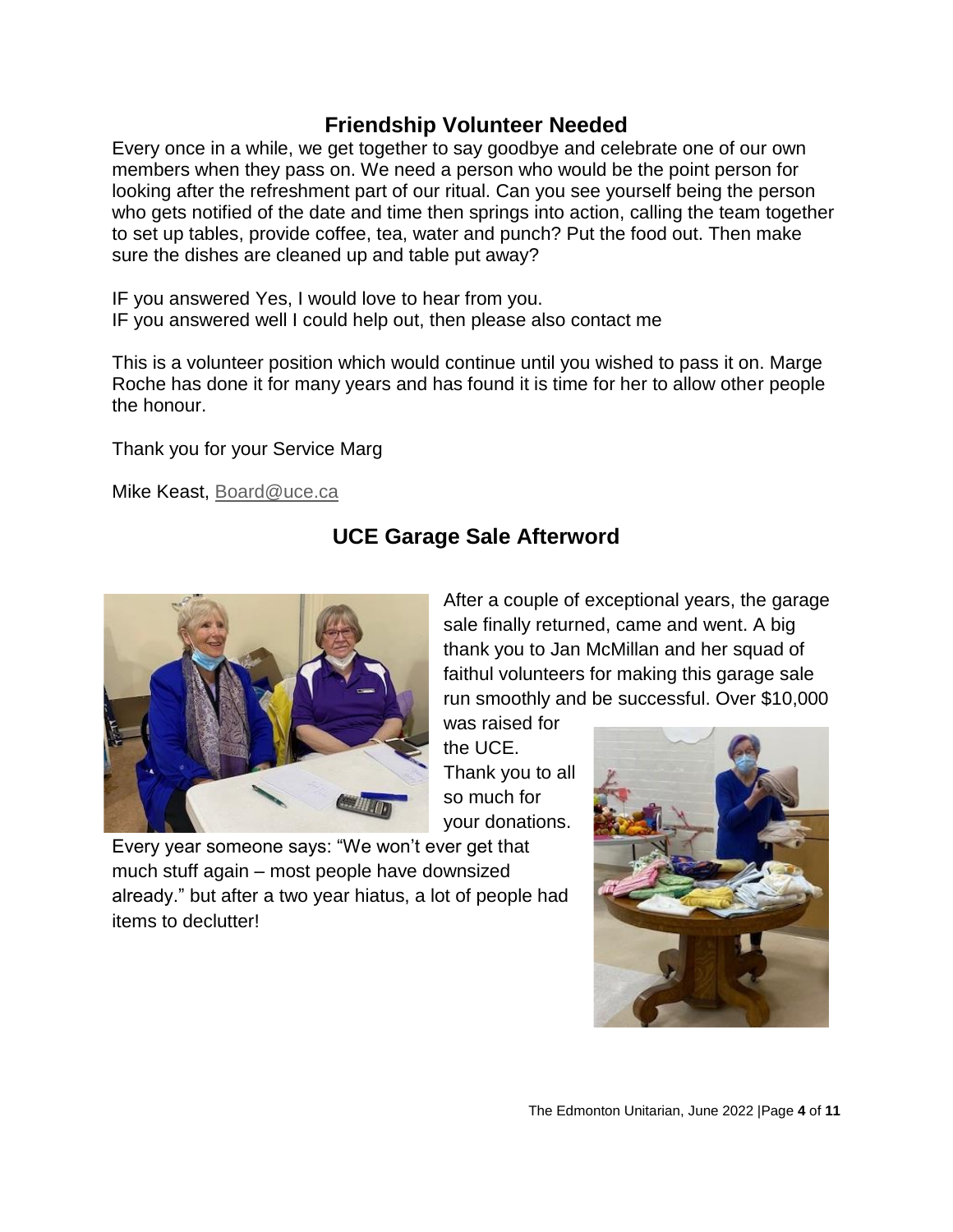

# <span id="page-4-0"></span>**Office of Religious Exploration- Oksana Atwood-** [Dre@uce.ca](mailto:Dre@uce.ca)

This is the time of year when things get busy: many of us are gardening, or getting outside, or doing renovations and cleaning inside. Some are getting their children and grandchildren ready to finish the school year, and others are graduating. Everyone is experiencing the spring and getting ready for the summer in different ways.

In June we celebrate the summer solstice. June 21st is important because it is the longest day of the year, and many Indigenous people and communities have celebrated their culture and heritage around this time, for many generations. Many with pagan beliefs take the opportunity to be outside for rituals, and both use the four directions for spiritual orientation.

Summer is a time for orientating, growing and building to get ready for the fall. Over the course of a series of Sunday afternoons, Directors or Religious Exploration Oksana Atwood and Ilara Stefaniuk-Gaudet will facilitate **World Building**. This 4 part workshop will explore the connections between reconciliation, changing narratives, and the wider web of existence. Our goals it to help youth live out the 8 principles in the world. These workshops will help to create community and direction for our fall programming.

# **World Building**

<span id="page-4-1"></span>Sunday July 10th, July 24th, August 7th and August 21st Lunch and snacks will be provided. Open to youth ages 14-21

Programs and events for more ages will be available in the fall. Learn more about the Religious Exploration (RE) programs at UCE:

- Email dre  $@$  uce.ca for information
- Visit [www.uce.ca/religious-exploration](http://www.uce.ca/religious-exploration) to book a meeting or phone call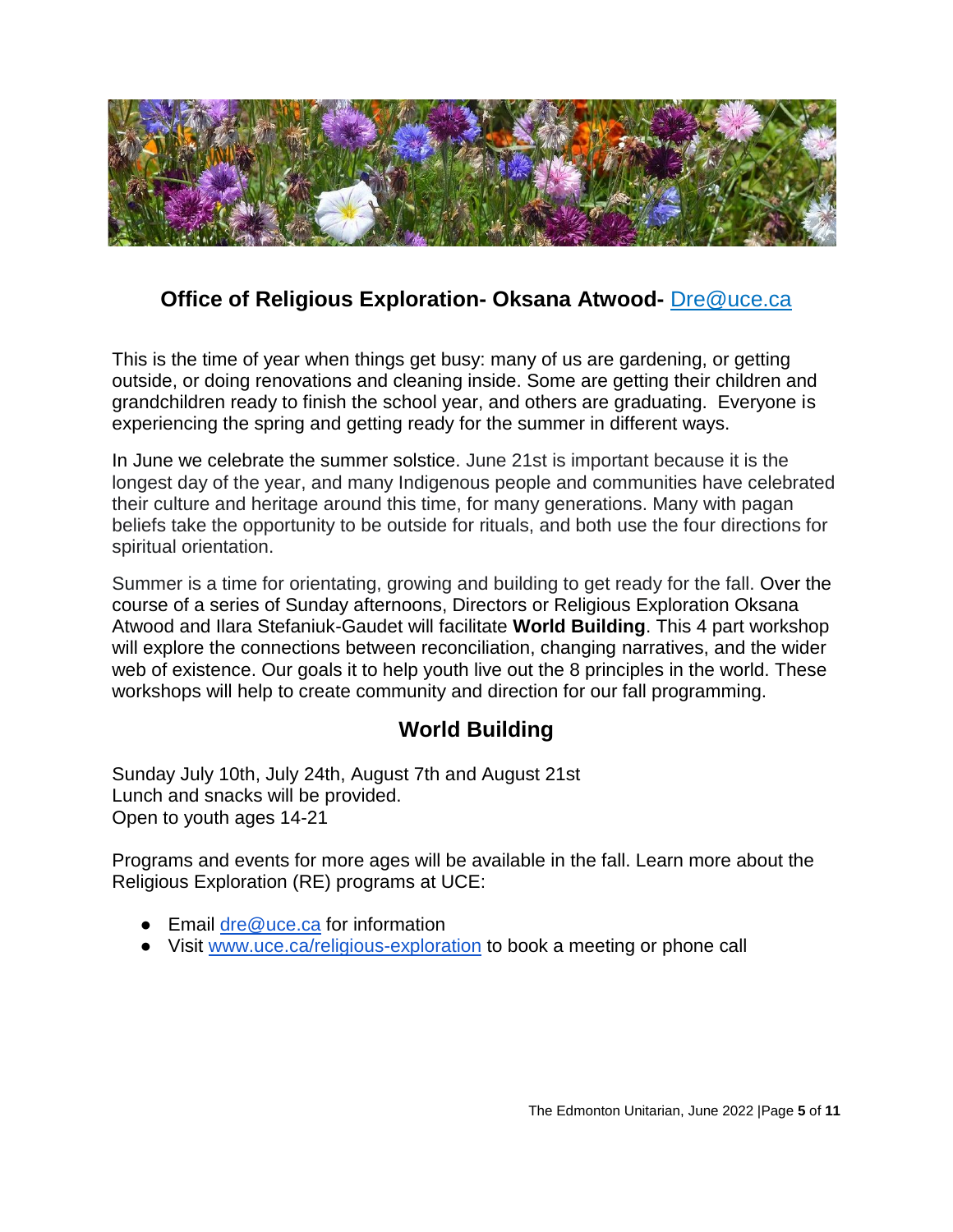#### <span id="page-5-0"></span>**W.H. Alexander Award: Ruth Merriott**



We would like to congratulate this year's recipient: Ruth Merriott. Ruth has been a tireless, talented, and often behind the scenes volunteer at the UCE. Over the years, she has worn many hats, serving on the Audit committee, assisting Andrew Mills with Canvass and data entry into PowerChurch. Also throughout the pandemic and into this new normal, Ruth has been an active volunteer making sure the online and hybrid services are able to reach many by recording and posting them online.

# **Bring us Your Cans, Bottles and Cartons**

<span id="page-5-1"></span>

Empties are full of opportunity! We raise money from returnable bottles, tetra packs etc. donated by members. Drop your contribution in the second storage room (the single door) in Keeler Hall.

#### <span id="page-5-2"></span>**Land Acknowledgement**

In accordance with our principles, we acknowledge with gratitude that we gather on traditional Cree lands that are now a part of Treaty Six and shared by many nations. A treaty is an inheritance, a responsibility and a relationship. May we be good neighbours to one another, good stewards to our planet and good ancestors to our children.



# **June Sharing Our Abdundance**

<span id="page-5-3"></span>

[https://www.gspady.org/,](https://www.gspady.org/) is an inner city agency which provides overnight shelter to 72 adults. They also have a 20 bed detox for adults under the influence of alcohol or drugs. Admission is

immediate and offered on a 24 hour- 7 day a week basis.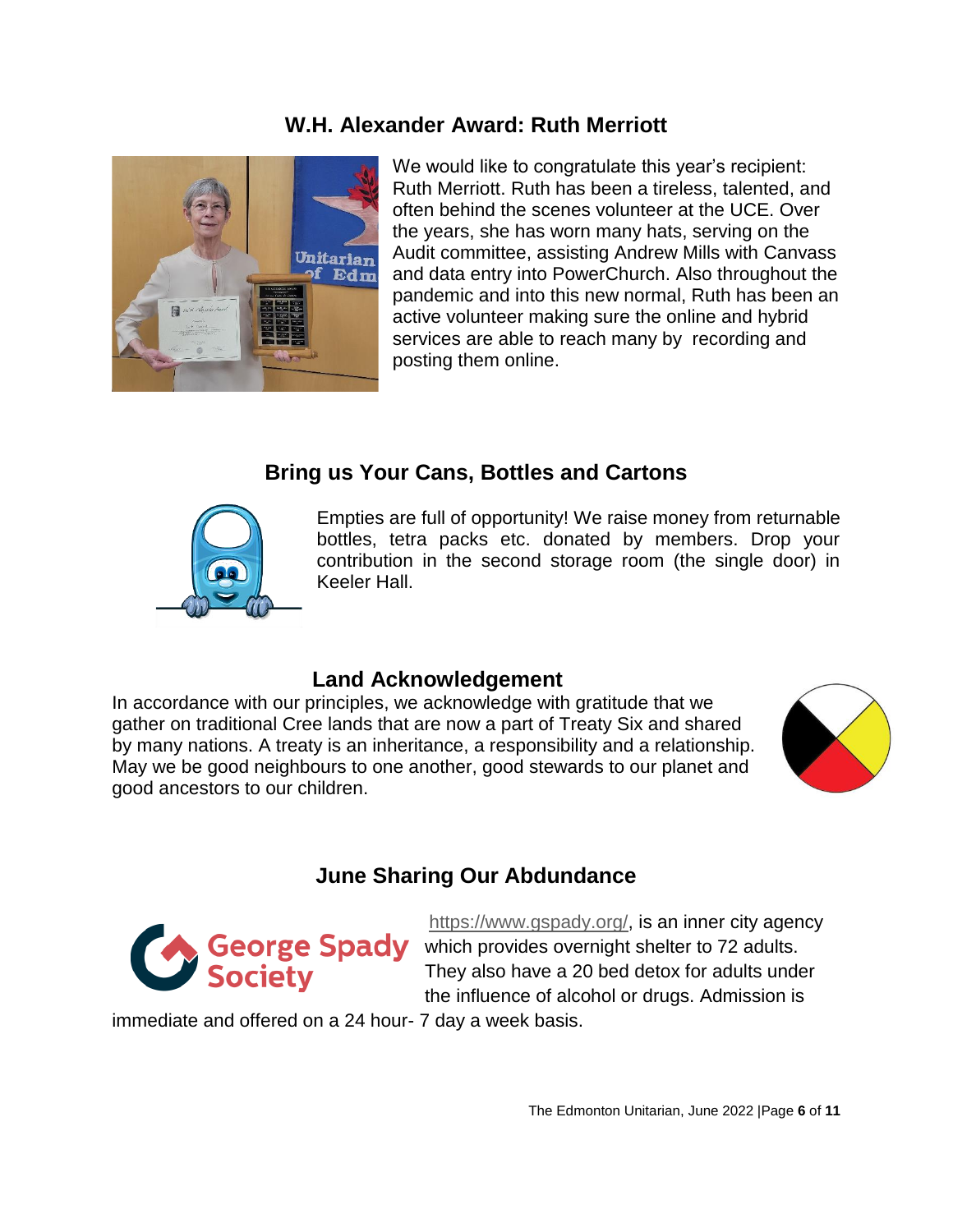# **The UU Open Hearts Book Club**

<span id="page-6-0"></span>

The UU Open Hearts Book Club wishes to continue learning about the impact of colonization and residential schools on the Indigenous Peoples of Canada. Therefore, the next three books we have chosen will be: An Indian in the Cabinet: Speaking Truth to Power by Jody Wilson-Raybould, Indian Horse by Richard Wagamese, and The Inconvenient Indian by Thomas King.

Please join this book club, it is open to all members and friends of UCE and participation will be on zoom for the rest of this

church year. **The next book club will be held on June 29 at 7:30. We will break for the summer and continue on in September of 2022 until June of 2023. Join Zoom Meeting <https://uuma.zoom.us/j/96190804829>**

# **Tuney Tuesdays**

<span id="page-6-1"></span>

#### **The last session before the summer break will be on June 14th .**

If you wish to find out more, need to be shown how to share a YouTube link, or have any other questions, email **[tunes@uce.ca](mailto:tunes@uce.ca)** and I will answer. My name is Alex Polkovsky. I hope to see you on my screen soon.



**Please enjoy watching recordings of our Sunday Services again on YouTube or listen as a Podcast on SoundCloud. Just click on the link and don't forget to subscribe while you are there.**



#### **Join us in conversation on Social Media**

- **Facebook Group**: **<https://www.facebook.com/groups/41659071349/>**
- **Facebook Page**: **<https://www.facebook.com/UnitarianChurch/>**
- **YouTube: <https://www.youtube.com/channel/UCmpm5DXHKM7pRnnzcC75txQ>**
- **SoundCloud: <https://soundcloud.com/user-189401827>**
- **Twitter**: **<https://twitter.com/UnitarianUCE>**
- **Instagram**: **<https://www.instagram.com/unitarianuce/>**

Please make sure that you continue to update your Zoom account. Zoom regularly updates to release new features and fix bugs. We recommend upgrading to the latest version once it is available. How to update Zoom: **[https://support.zoom.us](https://support.zoom.us/hc/en-us/articles/201362233-Upgrade-update-to-the-latest-version)**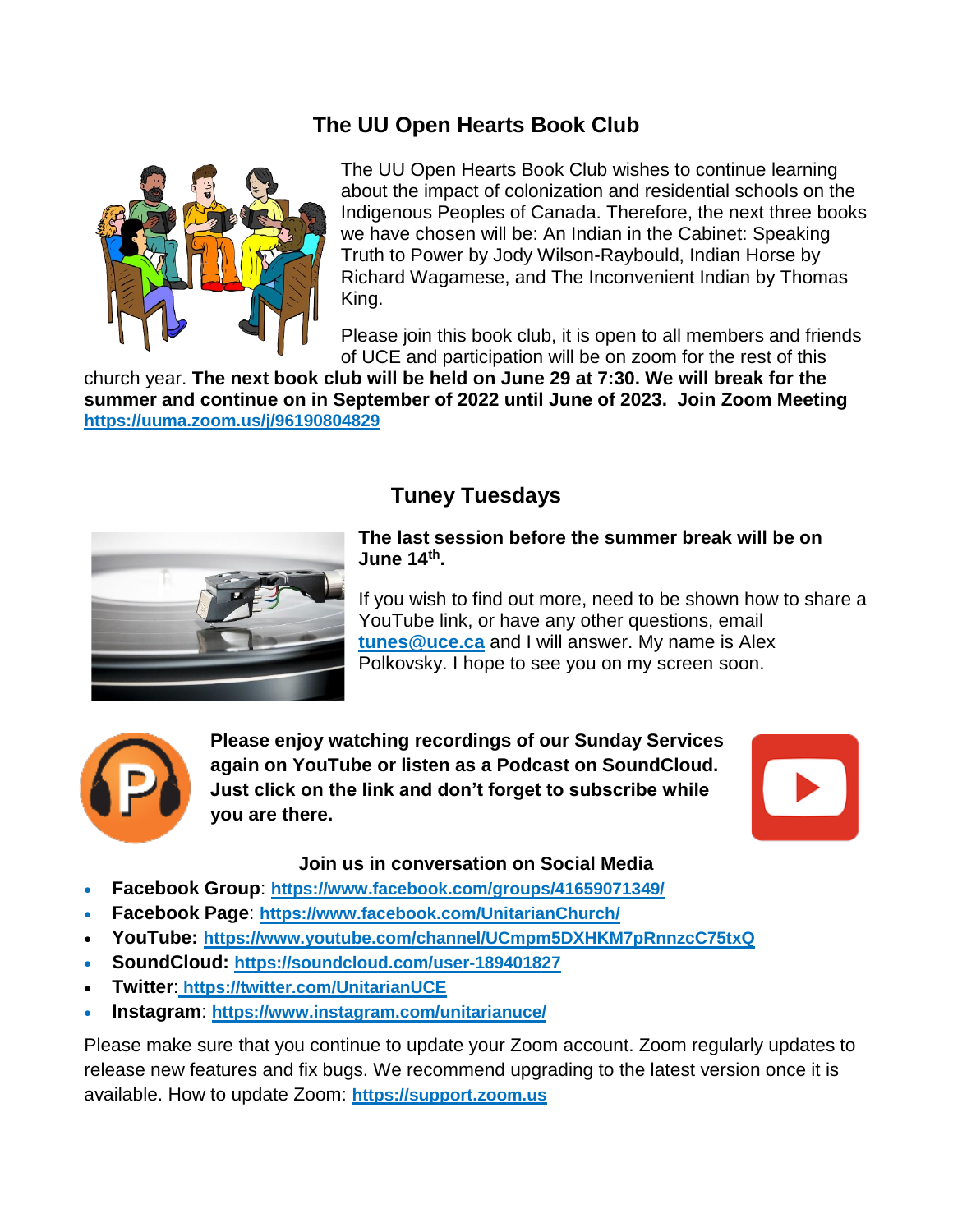

# **Canadian Unitarian Council (CUC) Events**

<span id="page-7-0"></span>Information about all the upcoming CUC events can be found on our **[Events page](https://cuc.ca/events/)** on the **[CUC](https://cuc.ca/)  [website](https://cuc.ca/)**.

**Connect and Deepen** June 12 and 26, 2:00 pm MT. More information and registration is available **[here](https://cuc.ca/events/connect-deepen-nov-dec-2021/1639324800/1639330200/)**.

**Rising Together: UU Youth and Emerging Adults of Colour** Saturday June, 2022, 2:30 pm MT (90 minutes) More information and registration is available **[here](https://cuc.ca/events/rising-together-april-2022/1648917000/1648922400/)**.

**Gathered Here** Monday, June 13, 6:00 MT (1.25 hours, ages 18 - 35) More information and registration is available **[here.](https://cuc.ca/events/gathered-here-october-december-2021/1639058400/1639063800/)**

**UU IBPOC Space** Saturday, June 18,10:00 am MT (1.5 hours) Join on **[Zoom.](http://bit.ly/UU_BIPOC)**

<span id="page-7-1"></span>**Elder's Circle No 4: Stephen Paquette June 5, 2022, 5 pm MT (90 mins)** More information and registration is available **[here.](https://cuc.ca/events/elders-circle-3/1651690800/1651696200/)**



#### **Imagine**

Imagine liberating Ukraine; imagine holding in your arms children sleeping under blankets in subways under Kyiv; imagine having enough hope to reclaim a battered Ukraine imagine the courage of a people whose bitter tears cannot wash away destruction of this great land

Imagine a liberation where Russians and Ukrainians gather as families to share borscht, perogies, holubchi, kolache and hot tea. Imagine hearing the sound of prayers sung in Old Slavic; imagine a free Ukrainian celebrated in the streets to the sounds of banduras and balalaikas

Imagine skies filled with dark smoke, bombs. Imagine bodies of dead Ukrainian children who don't know war. Imagine a mindless Russian who has no love of humanity. Imagine greed for world domination, dripping with genocide. Imagine this hell will end! Imagine Mother Ukraine will rise again!

-by Audrey Brooks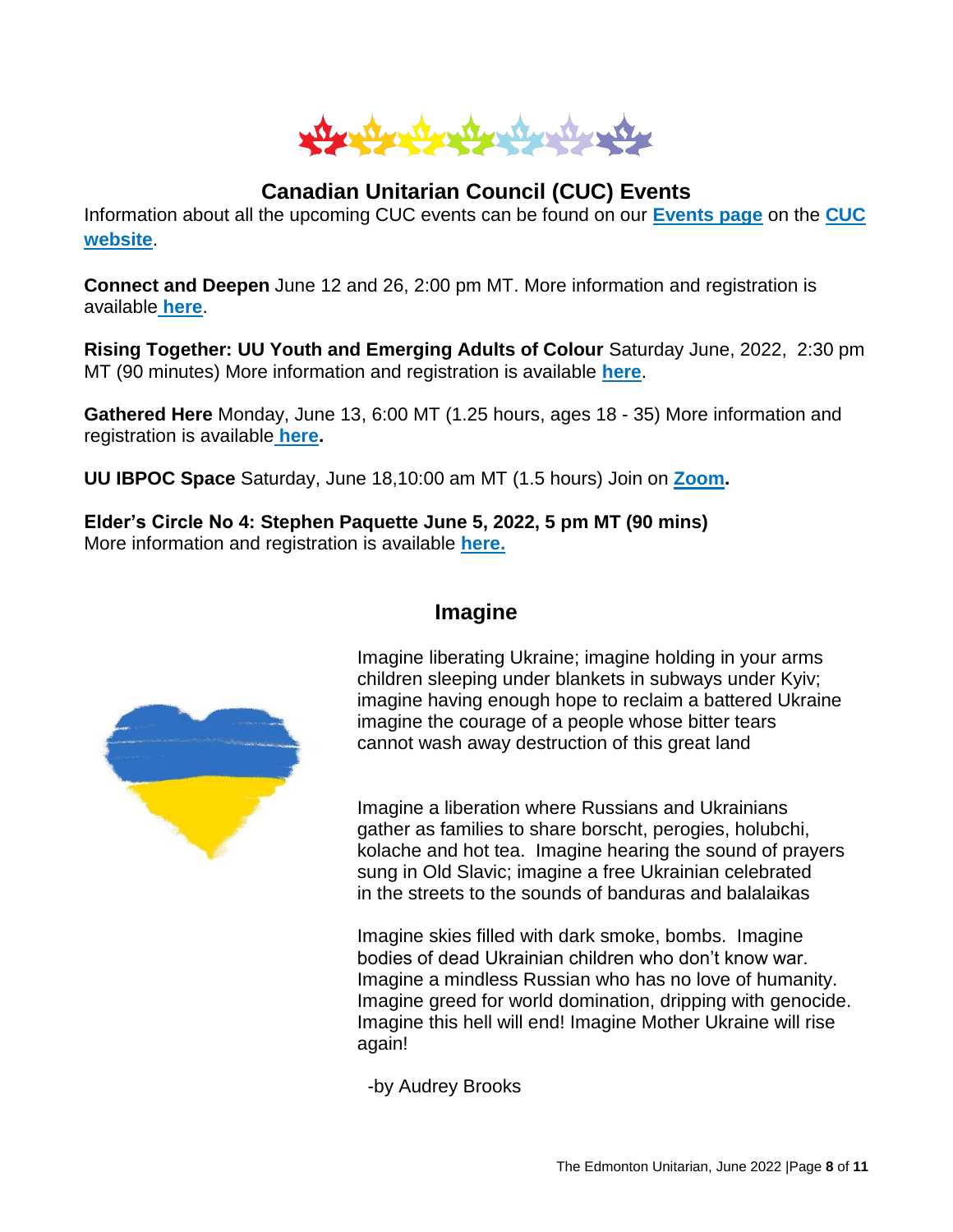# **Who We Are**

<span id="page-8-0"></span>

The Unitarian Church of Edmonton (UCE) is a liberal, multigenerational, religious community. We celebrate a rich mosaic of free-thinking, spiritually questing individuals joined in common support and action. We welcome a full range of theological perspectives -- from theism to atheism – as well as a full range of spiritual traditions and practices. As a Unitarian Universalist (UU) congregation, we strive to be a community where everyone is able to fully participate, regardless of gender, gender expression, race, colour, ethnic or national origin, religion, sexual/affectional orientation, age, class, physical character or disability.

#### **UCE is a congregation openly and honestly:**

- $\Theta$  Searching for spiritual meaning in our lives
- $\Theta$  Learning to understand ourselves and others
- $\Theta$  Connecting to build fair, just, caring communities
- $\Theta$  Serving each other and our communities near and far

#### **As Canadian Unitarian Universalists, we aspire to be:**

**Deeply Connected:** We strive to foster healthy relationships amongst and within UU communities, with the broader world and with all life

**Radically Inclusive:** We strive to create hospitable, diverse, multi- generational communities

**Actively Engaged:** We strive to work joyfully for a just and compassionate society, experimenting with new forms of community.

**Theologically Alive:** We seek to be ever-evolving in our understanding, open to new knowledge.

**Spiritually Grounded:** We seek transformation through personal spiritual experiences and shared ritual.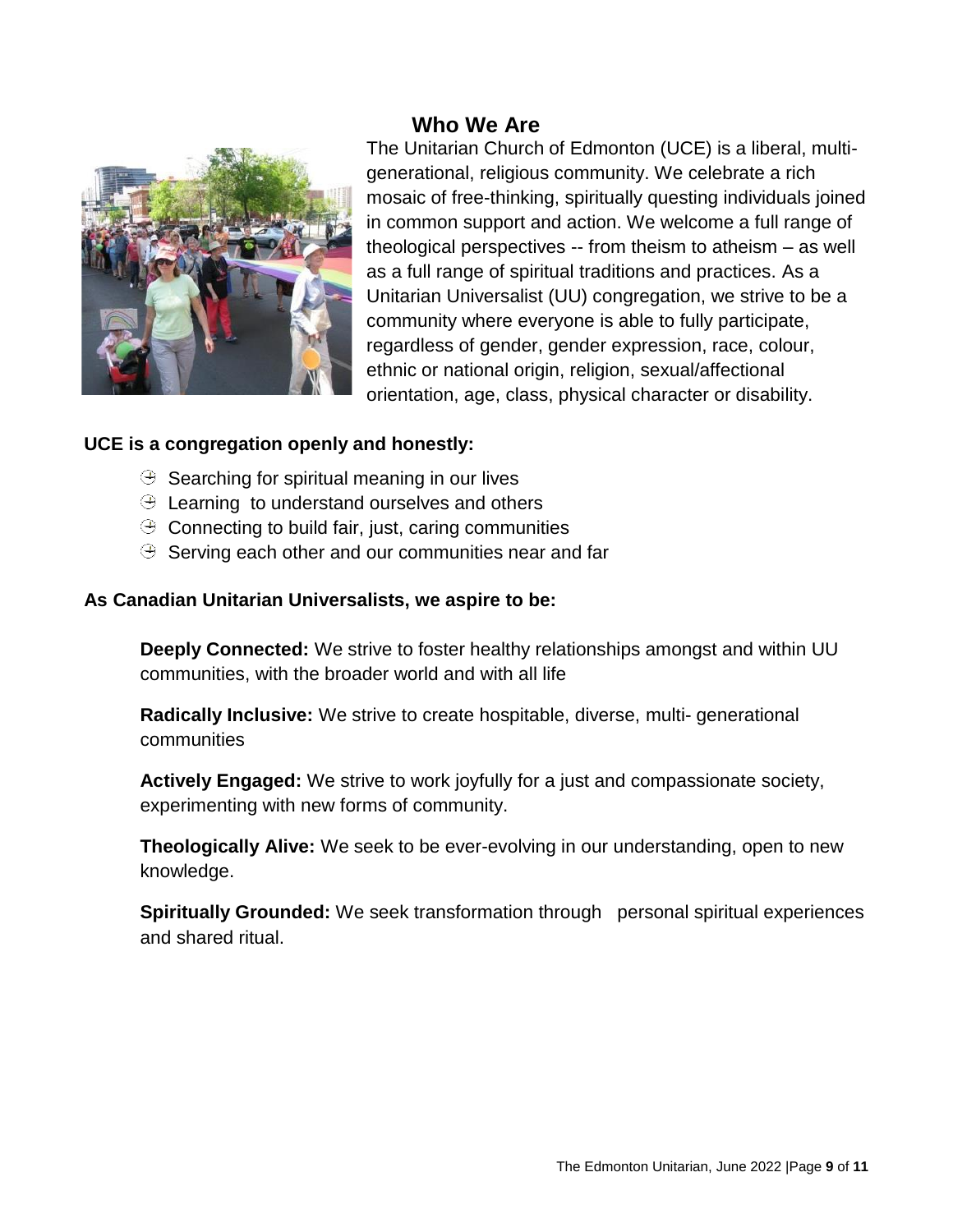# **The Principles and Sources of our Religious Faith**

<span id="page-9-0"></span>UU congregations affirm and promote eight principles, which we hold as strong values and moral guides. As Rev. Barbara Wells ten Hove explains, "The principles are not dogma or doctrine, but rather a guide for those of us who choose to join and participate in UU religious communities."



- $\Theta$  The inherent worth and dignity of every person;
- $\Theta$  Justice, equity, and compassion in human relations;
- $\Theta$  Acceptance of one another and encouragement to spiritual growth in our congregations;
- $\Theta$  A free and responsible search for truth and meaning;
- $\Theta$  The right of conscience and the use of the democratic process within our congregations and in society at large;
- $\Theta$  The goal of world community with peace, liberty, and justice for all;
- $\Theta$  Respect for the interdependent web of all existence of which we are a part.
- $\Theta$  Individual and communal action that accountably dismantles racism and systemic barriers to full inclusion in ourselves and our institutions

We live out these principles within a "living tradition" of wisdom and spirituality, drawn from such diverse sources as science, poetry, scripture, and personal experience.

#### **Our Six Sources**

- $\Theta$  Direct experience of that transcending mystery and wonder, affirmed in all cultures, which moves us to a renewal of the spirit and an openness to the forces which create and uphold life;
- $\Theta$  Words and deeds of prophetic people which challenge us to confront powers and structures of evil with justice, compassion, and the transforming power of love;
- $\Theta$  Wisdom from the world's religions which inspires us in our ethical and spiritual life;
- $\Theta$  Jewish and Christian teachings which call us to respond to God's love by loving our neighbours as ourselves;
- $\Theta$  Humanist teachings which counsel us to heed the guidance of reason and the results of science, and warn us against idolatries of the mind and spirit;
- $\Theta$  Spiritual teachings of Earth-centred traditions which celebrate the sacred circle of life and instruct us to live in harmony with the rhythms of nature.
- $\Theta$  Grateful for the religious pluralism which enriches and ennobles our faith, we are inspired to deepen our understanding and expand our vision. As free congregations we enter into this covenant, promising to one another our mutual trust and support.